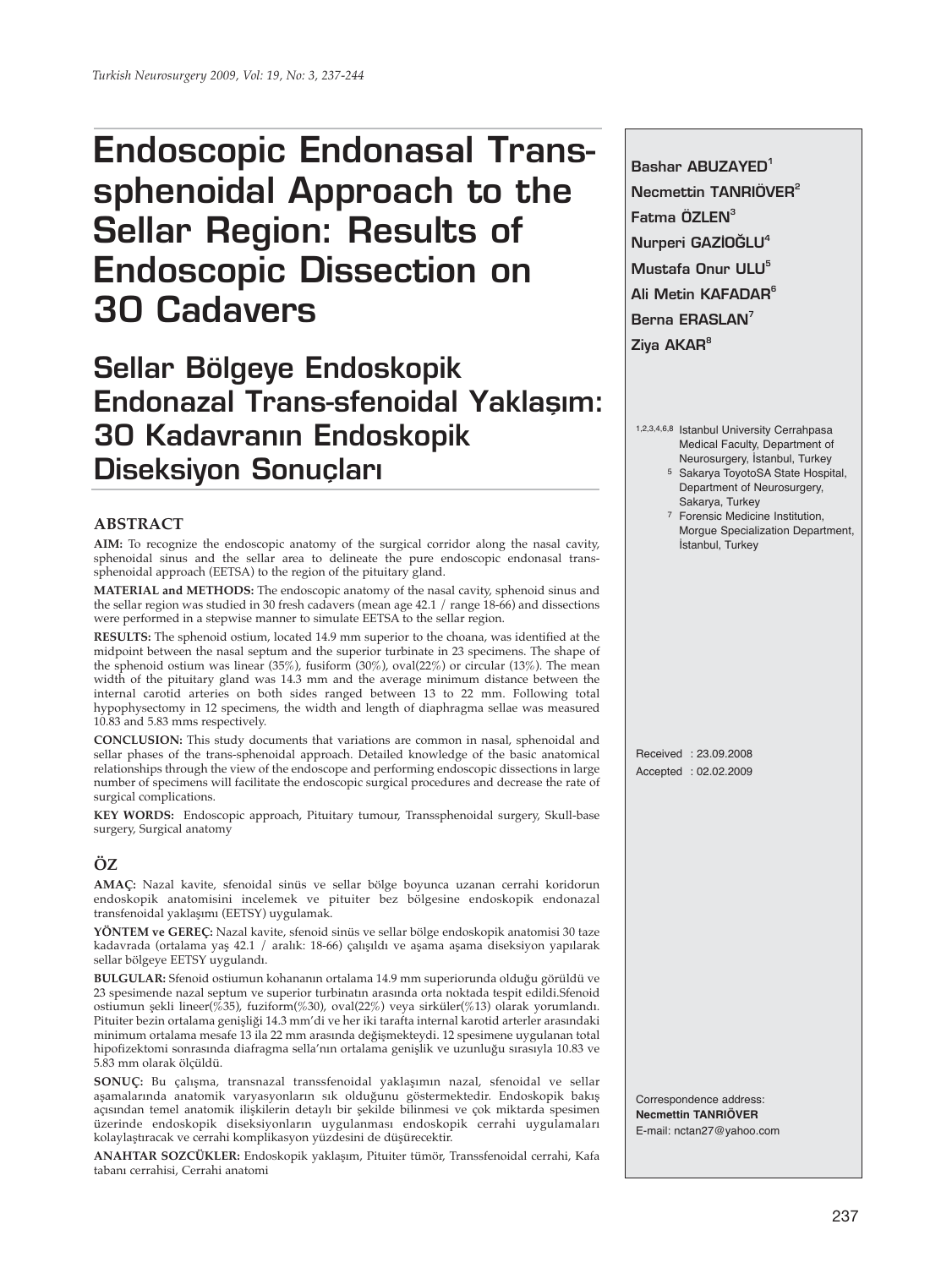# **INTRODUCTION**

Since the seminal work of Jho and Carrau at the University of Pittsburgh Medical Center, the endoscopic endonasal trans-sphenoidal approach (EETSA) has been a major advancement in the management of numerous sellar region pathologies (16,33,34). The approach provides exceptional exposure of the extra- and intradural components of the lesions in and around the region of sella, along with neighbouring structures, providing a controlled surgical manipulation in every step of surgery due to well-documented advantages of the endoscope (8,11,12-15,17,18,20,22,23,24,26,27,30,31, 35,36,43,47,48,49,52,55). EETSA can even superimpose many traditional microscopic skull base approaches with its minimal invasiveness and superior visualization in skilled and experienced hands (1-6,9,17,18,19,23,25-28,35,36,39,42,43,51,54). However, before the surgeon embarks on EETSA with two-dimensional and somewhat distorted images, it is ideal that the surgical anatomy of the region as seen through an endoscope and its variations be clearly understood by thoroughly mastering the approach in cadaveric dissections.

The aim of this study was to demonstrate the anatomical variability in bone structures, natural openings of the sinuses, degree of aeration and septations within the sinuses and alterations in localization of neurovascular structures from an endoscopic view. Endoscopic dissections were performed in a stepwise manner to simulate the pure EETSA, so that the results obtained along the surgical path to the sellar region could be appreciated from a practical view of the endoscopic skull base surgery.

# **MATERIALS and METHODS**

The endoscopic anatomy of the nasal cavity, sphenoid sinus and the sellar region was studied in Morgue Specialization Department of Forensic Medicine Institution, in Istanbul. Thirty fresh cadavers (mean age: 42.1 / range 18-66) with no history of head trauma or craniofacial surgery were dissected following the initial autopsy examination and approval of the forensic medicine team. EETSA to the sellar region was performed in a stepwise manner and the variations in the bone and neurovascular structures along the surgical path were recorded and surgically important anatomic measurements were documented. Total hypophysectomy was performed in 12 of the 30

238

specimens to delineate the endoscopic anatomy of the diaphragma sellae.

A rigid rod lens endoscope (Karl Storz and Co., Tuttlingen, Germany) with diameters of 4.0 mm (18 cm in length) and angles of 0 and 30 degrees were used. The endoscope was connected to a light source via a fiberoptic cable and to a camera, and the images were viewed on a 21-inch monitor. The scope was held by the primary surgeon in all dissections.

# **RESULTS**

The cadavers were placed supine, with the head in neutral position and adducted approximately 10- 15 degrees toward the left shoulder. With the endoscope in the left and the suction in the right hand, the endoscope was introduced to the right nostril nearly parallel to the floor of the nasal cavity. Nasal septum medially and the inferior and middle turbinates laterally were initially exposed (Figure 1A and B). By gently retracting the middle turbinate medially and introducing the endoscope to the middle meatus, the uncinate process anteriorly, ethmoid bullae posteriorly and the maxillary ostium between both structures within the hiatus semilunaris were identified (Figure 1 C and D). The choana was identified at the posteroinferior end of the nasal cavity by following the medial edge of tail of the inferior turbinate and by recognizing the medial location of the vomer at this point (Figure 1E). The endoscope was then directed superiorly approximately 15 degrees from the floor of the nasal cavity and the sphenoethmoidal recess was reached (Figure 2A). The middle and superior turbinates were lateralized by a dissector to expose the sphenoid ostium. The sphenoid ostium could be identified at an average distance of 14.9 mm superior to choana in 23 of 30 specimens and it was located in the midway between the nasal septum and superior turbinate (Figure 2B and inset). This measurement, along with all other measurements in this study has been performed via a paper ruler introduced through the nostril. The mean angle of the telescope to the hard palate was 15 degrees, when the sphenoid ostium was located at the center of the endoscopic view during the nasal phase of the dissection and this finding was confirmed by checking the position of the endoscope with fluoroscopy (Figure 2C). The shape of the sphenoid ostium was linear in shape in 8 of 23 specimens, fusiform in 7, oval in 5 and circular in 3 specimens (Figure 2D).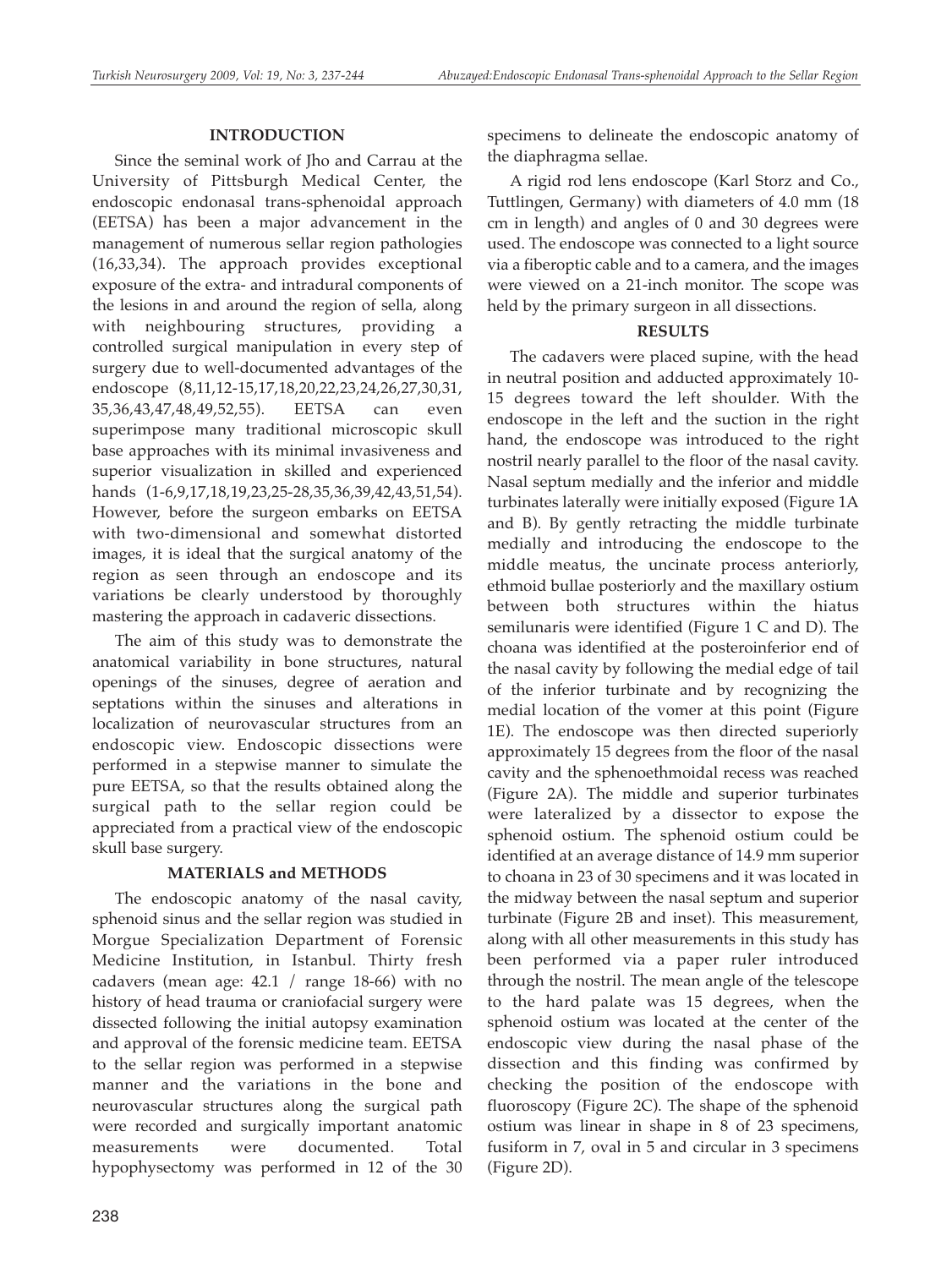

*Figure 1: A and B. Endoscopic view of a cadaveric dissection into the right nostril. The inferior and middle turbinates have been exposed along the surgical route. C and D. The endoscope has been introduced to the middle meatus, lateral to the middle turbinate, and the turbinate has been retracted medially (in 1D) to expose, from anterior to posterior, the uncinate process, hiatus semilunaris, ethmoid bullae and the ostium of the ethmoidal sinus. E. The choana has been exposed by following the medial edge of the tail of the inferior turbinate.* EB*: ethmoid bullae,* EO*: ostium of the ethmoidal sinus,* ET*: table for endoscopic instruments,* EU*: endoscopic unit,* Hiat*.: hiatus, Inf: inferior,* IT*: inferior turbinate,* Meat*.: meatus,* Mid.*: middle,* MT*: middle turbinate, NS: nasal septum,* P*: cadaver,* UP*: uncinate process,* S*: surgeon,* Semil*.: semilunaris.*

A vertical incision 1 cm long was performed along the nasal septum medial to the sphenoid ostium using an endoscopic knife. The posterior part of the nasal septum was pushed to the left side separating it from the rostrum and septal mucosa of the left nasal cavity was then visualized. The dissector was passed between the rostrum and the fractured nasal septum and the mucosa is dissected laterally and medially on both sides exposing the anterior wall of the sphenoid sinus and both ostiae (Figure 2E). The anterior wall of the sphenoid sinus was resected either with high-speed drill or an

*Figure 2: A. The sphenoid ostium has been identified in the right spheno-ethmoidal recess. The configuration of the sphenoid ostium in this case is oval. B. The mean distance between the sphenoid ostium and the choana (*blue interrupted line*) is approximately 15 mm. C. The mean angle of the telescope to the hard palate was 15 degrees, when the sphenoid ostium was centered at the endoscopic view during the nasal phase of the dissection. D. The shape of the sphenoid ostium was appreciated as linear (35%), fusiform (30%), oval (22%) or circular (13%) in this study. E. The fractured nasal septum and the mucosa has been dissected lateraly to the left side exposing the anterior wall of the sphenoid sinus and the sphenoid ostia on both sides.* MT*: middle turbinate,* NS*: nasal septum,* R*: rostrum,* SO*: superior turbinate,* ST*: superior turbinate*

angled Kerrison rongeur. According to the degree of aeration, the sphenoid sinus was considered as sellar in 24 specimens (80%) and presellar in 6 (20%). The variations in orientation and location of the septae in the sphenoidal sinus were recorded at this stage of the dissection. The average number of septae within the sphenoid sinus was 2 (range 1 to 5), and most of them were vertically oriented. The septae within the sphenoid sinus and sinus mucosa were removed, exposing the sellar floor and other anatomic landmarks in the sinus (Figure 3A and B). At the center of the exposure, sellar floor was identified,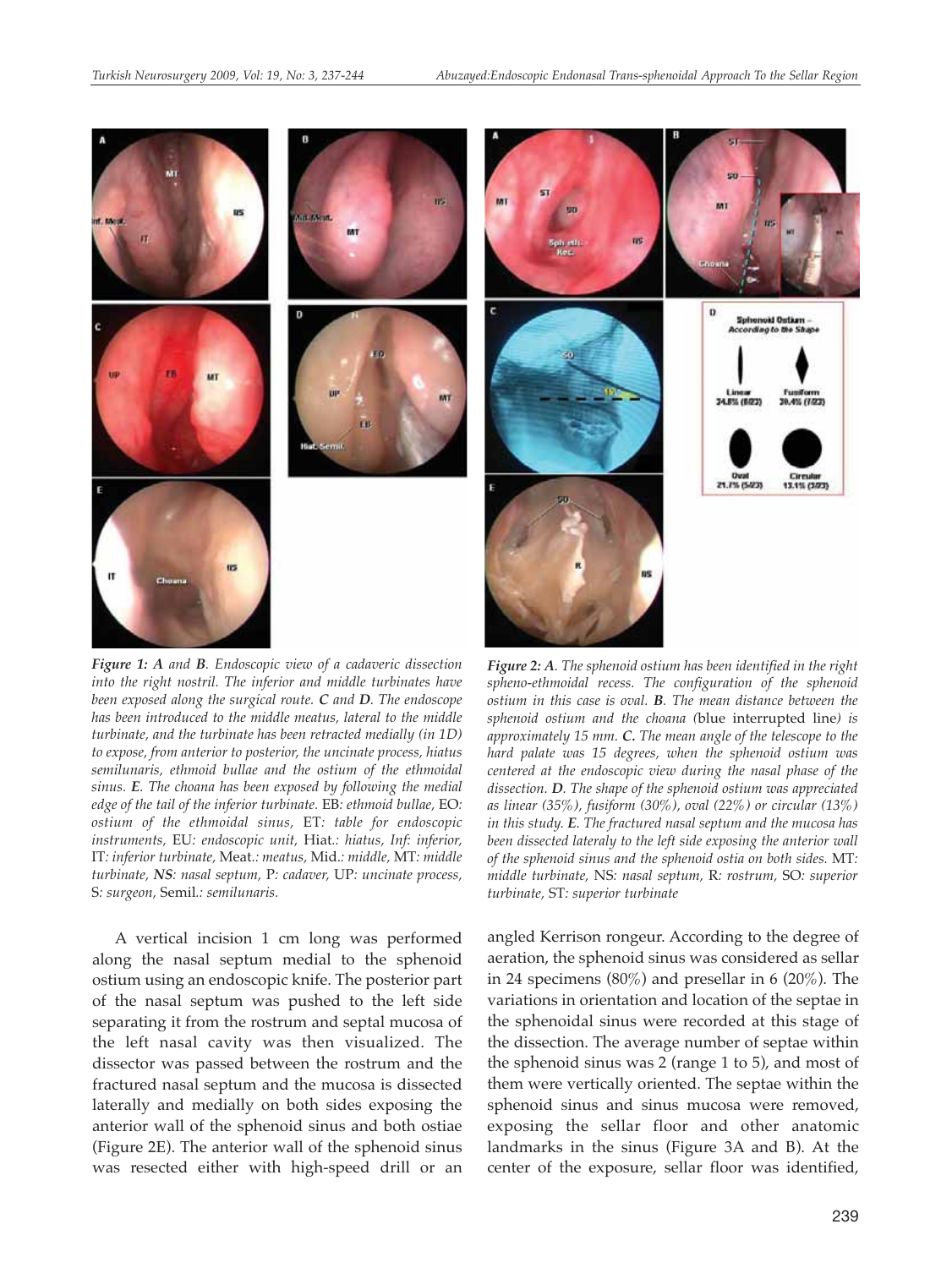along with carotid and optic protuberances on both sides. The opticocarotid recesses, which represent the optic strut and the anterior clinoids, were located between the optic and carotid protuberance (Figure 3C). The intrasphenoidal septae were extending towards the opticocarotid recesses in 9 specimens (30%).

The floor of the sella was fractured by a sharp dissector and widened with an angled 2-mm Kerrison rongeur to expose the sellar dura (Figure 3D). We used a high-speed drill to open the sellar floor in all 6 specimens with a presellar type sphenoid sinus. After opening the dura, the pituitary gland was visualized and gentle elevation of the gland exposed the posterior lobe of the gland (Figure 3E). The width of the pituitary gland and the minimum distance between both internal carotid arteries were measured and documented at this stage of the dissection (Figure 3F). The medial wall of cavernous sinus and inferior hypophyseal artery, arising from the posterior bend of the cavernous segment of the ICA could be exposed by retracting the pituitary gland medially (Figure 4A and B). Total hypophysectomy was performed in 12 of the 30 specimens in order to expose the diaphragma sella and measure its dimensions. The width of diaphragma sellae was measured as 10.83 mm (range 5-16 mm) and its length ranged between 4 to 10 mm (mean 5.83) (Figure 4C). Table I summarizes the results of this study in 30 endoscopic dissections.

### **DISCUSSION**

The trans-sphenoidal midline route is the shortest surgical pathway to the sellar region, provides sufficient exposure with the least amount of brain retraction and offers low mortality and morbidity rates (7,10,21,22,29,32,38-42,44-47,52-55). Introduction of the endoscope for the sellar region, following functional endoscopic sinus surgery, has been a major advancement not only for pituitary surgery but also for skull base surgery (16,32-34, 37). Indeed, performing and mastering EETSA to sellar region has been the first revolutionary step in introducing the extended endoscopic skull base approaches (8,15,51). Although there has been a significant number of studies on surgical anatomy of the endoscopic endonasal approach to the sellar and parasellar region, the number of specimens in these studies were limited (1,2,18,19,20,50,52). Due to problems and expense involved in obtaining specimens for research in surgical anatomy, there



*Figure 3: A. Endoscopic view of sphenoid sinus. The septae within the sphenoid sinus and sinus mucosa have been removed exposing the sellar floor and other anatomic landmarks in the sinus, including the optic and carotid protuberances. B. Enlarged view of right side of sella. The optic protuberance, sellar and clival carotid protuberances have been exposed on the right side. The sellar floor, tuberculum sellae between the optic protuberances, and the planum sphenoidale have been exposed. The anterior bend of the cavernous segment of the ICA could be seen through the extremely thin transparent bone. C. Optico-carotid recess on the left side, located between the optic and carotid protuberances, corresponds to optic strut and the anterior clinoid more posteriorly. The superior orbital fissure has been identified anterolateral to the anterior bend of the cavernous ICA. D. The bone on the sellar floor, tuberculum sellae and part of the planum have been removed to expose the dura over the pituitary gland and the superior intercavernous sinus. E. The dura has been opened and the anterior lobe of the pituitary gland has been elevated with a dissector to show the posterior lobe. The posterior clinoids have been exposed just medial to the posterior bend of the ICA within the cavernous sinus. F. The safe surgical zone between the two ICAs, where the pituitary gland is located, was approximately 18 mm in this study. However, the minimum intercarotid distance may be as short as 13 mm. The nearest point between both ICA at the sellar region is the posterior bend of the cavernous segment of the ICA in almost all cases.* Adenohyp*.: adenohypophysis,* Ant*.: anterior,* C*: clivus,* Cav*.: cavernous,* Clin*.: clinoid,* CPc*: carotid protuberance (clival part),* CPs*: carotid protuberance (sellar part),* Gl*.: gland,* ICA*: internal carotid artery,* Int*.: intercavernous,* Neurohyp*.: neurohypophysis,* OCR*: Optico-carotid recess,* ON*: optic nerve,* OP*: optic protuberance,* Pit*.: pituitary,* PS*: planum sphenoidale,* TS*: tuberculum sellae,* Post*.: posterior,* Seg*.: segment,* SF*: sellar floor,* Sin*.: sinus,* SOF*: superior orbital fissure,* Sup*.: superior.*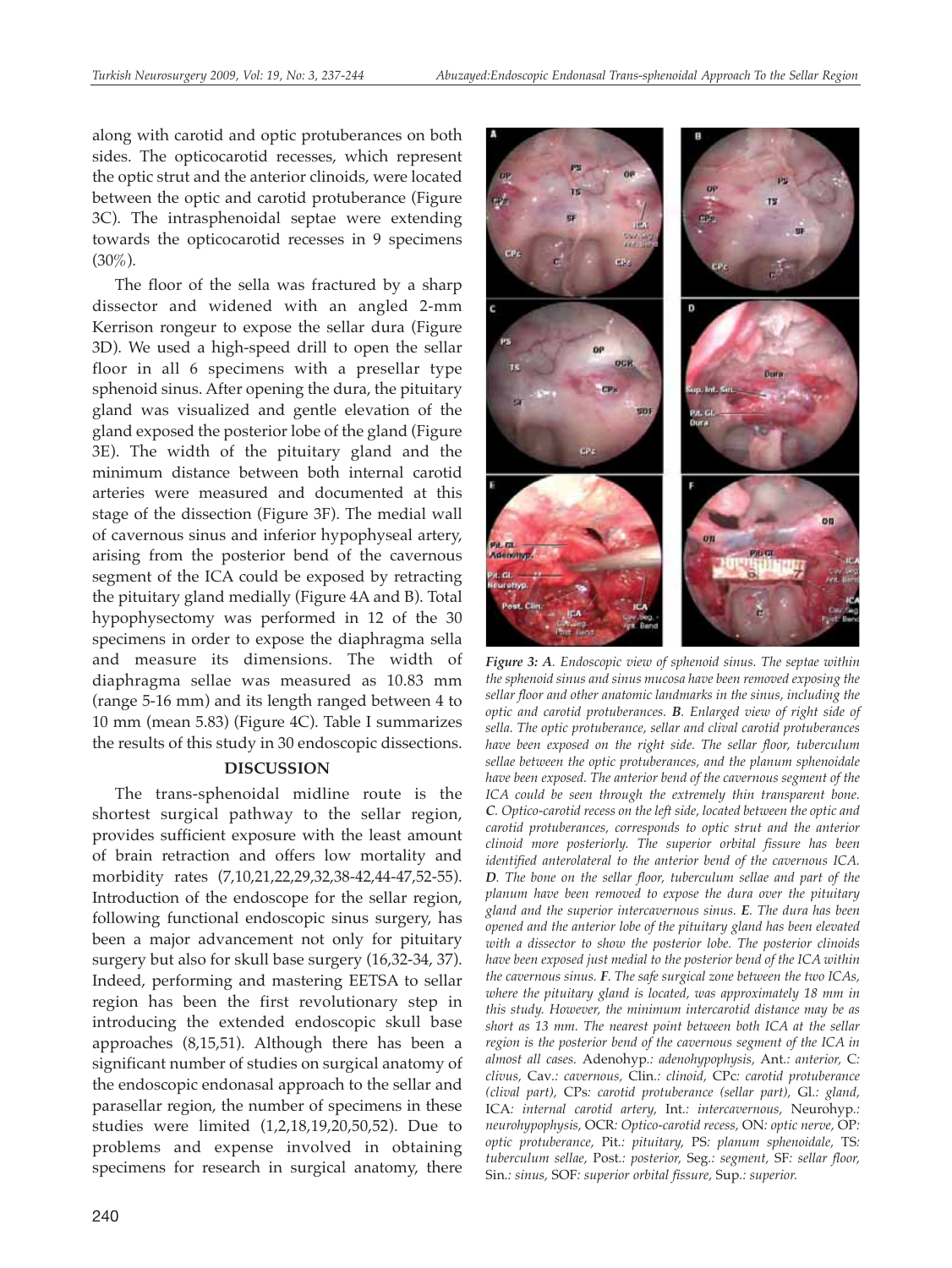

*Figure 4: A. The pituitary gland has been retracted medially to expose the medial wall of the cavernous sinus and the cavernous segment of the left ICA. B. The endoscope has been further advanced anteriorly to expose the inferior hypophyseal artery, arising from the posterior bend of the cavernous ICA and passing to the posterior part of the pituitary gland. C. The pituitary gland has been removed via the endoscopic endonasal approach to expose the opening of the diaphragma sellae. The average width of diaphragma sellae (*blue interrupted line*) was 11 mm and its length (*green interrupted line*) ranged between 4 to 10 mm (mean 5.83) in our study.* C*: clivus,* CSm*: medial wall of cavernous sinus,* D*: dura,* DS*: diaphragma sellae,* Gl*.: gland,* H*: pituitary gland,* ICA*: internal carotid artery,* IHA*: inferior hypophyseal artery,* Pit*.: pituitary* PS*: planum sphenoidale.*

has been a tendency to dissect a limited number of specimens during research on skull base endoscopy. However, the limited number of specimens may cause significant differences between the results of similar studies. Close collaboration with Forensic Medicine may be a partial solution to this problem, especially if minimally invasive techniques are being used in the study. Our study presents the largest endoscopic skull base dissection series to date, which may overcome some of the limitations of the previous studies.

This study, similar to the previous reports, documents that the standard EETSA without removing any turbinates creates a sufficient corridor with full exposure to the sellar region. The surgeon should be aware of the variations of different anatomical structures along the surgical corridor and the target region from the endoscopic view to perform a standard EETSA to the sellar region. One

**Table I**: The summary of the results in 30 cadaveric dissections.

|                |                  | age sex | ostium | C-O | SW                       | HW | ICD             | septae ST |             | DS    |    | O-P P-A | $\circ$ | Ś                       |
|----------------|------------------|---------|--------|-----|--------------------------|----|-----------------|-----------|-------------|-------|----|---------|---------|-------------------------|
| 1              | 64 m             |         | ÷      | 16  | 34                       | 18 | 21              |           | 2 sellar    |       |    |         |         | 吅                       |
| $\overline{2}$ | 30 m             |         | ٠      | 16  | 36                       | 14 | 18              |           | 1 sellar    |       |    |         |         | ॻ                       |
|                | 26 f             |         | ٠      | 15  | $\overline{\mathcal{L}}$ | 19 | 22              |           | 1 sellar    |       |    |         |         | m                       |
| 4              | 32 m             |         | ٠      | 14  | 笺                        | 17 | $\overline{22}$ | ä         | presellar   |       |    |         |         |                         |
| 5              | 40               | m       | ۰      | 15  | 37                       | 13 | 16              |           | 1 sellar    |       |    |         |         | 閛                       |
| $\frac{6}{7}$  | 27               | Im      | ÷      | 13  | 35                       | 15 | 19              |           | 2 sellar    |       |    |         |         | 果                       |
|                | 62 m             |         | u.     | 13  | 32                       | 11 | 17              |           | 1 sellar    |       |    |         |         |                         |
| 8              | 23               | m       | ۰      | 16  | 36                       | 16 | 19              | 5         | sellar      |       |    |         |         | 医眼区                     |
| 9              | 32 m             |         | ë      | 13  | 39                       | 15 | 20              | 5         | presellar   |       |    |         |         |                         |
| 10             | 44m              |         | ÷      | 14  | 34                       | 13 | 19              |           | 1 sellar    |       |    |         |         |                         |
| 11             | 28 f             |         | ٠      | 16  | 33                       | 13 | 19              | 2         | sellar      |       |    |         |         | Ð                       |
| 12             | 64 m             |         | ٠      | 15  | 30                       | 11 | 17              | 1         | sellar      |       |    |         |         |                         |
| 13             | 39               | m       | ۰      | 14  | 30                       | 12 | 18              | 2         | sellar      |       |    |         |         | Π                       |
| 14             | 66 m             |         | u      | 16  | 31                       | 12 | 17              |           | 1 presellar |       |    |         |         |                         |
| 15             | 21 <sub>m</sub>  |         | ÷      | 14  | 36                       | 15 | 19              |           | 1 sellar    |       |    |         |         |                         |
| 16             | 37 <sub>mm</sub> |         | ×      | 17  | 34                       | 18 | 20              | 1         | sellar      |       |    |         |         | 医圆冠毛                    |
| 17             | 18 <sub>m</sub>  |         | ۰      | 16  | 31                       | 13 | 18              |           | presellar   |       |    |         |         |                         |
| 18             | 53 f             |         | u      | 13  | 38                       | 15 | 18              |           | 3 sellar    |       |    |         |         |                         |
| 19             | 26m              |         | ÷      | 16  | 35                       | 16 | 18              |           | 3 presellar | 8x5   | 14 | 15      | ٠       |                         |
| 20             | 62 m             |         | ×      | 14  | 36                       | 15 | 16              |           | sellar      | 16x7  | 16 | 17      |         | 88.88                   |
| 21             | 42 f             |         | ٠      | 17  | 34                       | 16 | 18              |           | 1 sellar    | 12x6  | 13 | 14      | ٠       |                         |
| 22             | 31 m             |         | u      | 15  | 32                       | 15 | 18              | 2         | sellar      | 14x10 | 9  | 10      |         |                         |
| 23             | 42 f             |         | ۰      | 14  | 36                       | 17 | 20              |           | 1 sellar    | 7x4   | 9  | 10      | ā       |                         |
| 24             | 53 m             |         | ÷      | 17  | 37                       | 11 | 17              |           | 2 sellae    | 16x5  | 13 | 15      |         | ₩                       |
| 26             | 43 f             |         | ٠      | 15  | 33                       | 11 | 13              | 4         | sellar      | 9x4   | 10 | 13      |         |                         |
| 26             | 29 m             |         | ٠      | 16  | 32                       | 13 | 16              |           | presellar   | 8x7   | 10 | 11      |         | $\Box$                  |
| 27             | 65 m             |         | ۰      | 13  | 37                       | 14 | 16              |           | 3 sellar    | 10x4  | 10 | 12      |         | $\overline{\mathbb{F}}$ |
| 28             | 63 m             |         | u      | 14  | 36                       | 12 | 14              |           | 1 sellar    | 5x4   | 8  | 10      |         | 3                       |
| 29             | 46 m             |         | ÷      | 16  | 38                       | 15 | 18              |           | 1 sellar    | 15xB  | 11 | 16      |         |                         |
| 30             | 55 f             |         |        | 15  | 35                       | 15 | 17              |           | 1 sellar    | 10x5  | 10 | 13      |         |                         |

*Abbreviations: C-O: choana-ostium distance, SW: width of the sellar floor, HW: width of the pituitary gland, ICD: intercarotid distance, ST: the aeration of sphenoid sinus, DS: diaphragma sella opening - dimensions, O-P: optic canal - posterior ethmoidal artery distance, P-A: posterior ethmoidal- anterior ethmoidal artery distance, O: shape of the sphenoid ostium, S: orientation of septae within the shenoid sinus.*

of the critical surgical maneuvers during the initial phase of the EETSA is to accurately identify the sphenoid ostium. The surgeon will identify the sphenoid ostium about 15 mm superior to the posterior nasal aperture, the choana in approximately 77% of the cases. In the remaining 10- 15%, most often a well-pneumatized sphenoid sinus, with a relatively narrow sphenoethmoidal recess and/or a prominent superior turbinate can be expected. It should be noted that the mean angle of the telescope to the hard palate is about 15 degrees, when the sphenoid ostium is targeted at the center of the endoscopic view and this can easily be confirmed by checking the position of the endoscope with fluoroscopy. One of four types of the shape of sphenoid ostium can be appreciated during endoscopic surgery and the most common type is a linear configuration, which has the smallest opening among others. The circular ostium is larger than the other three types and only occurs in approximately 13% of the cases. In our study, one out of five cadavers had a presellar type of sphenoid sinus and contrary to surgery, all were discovered during the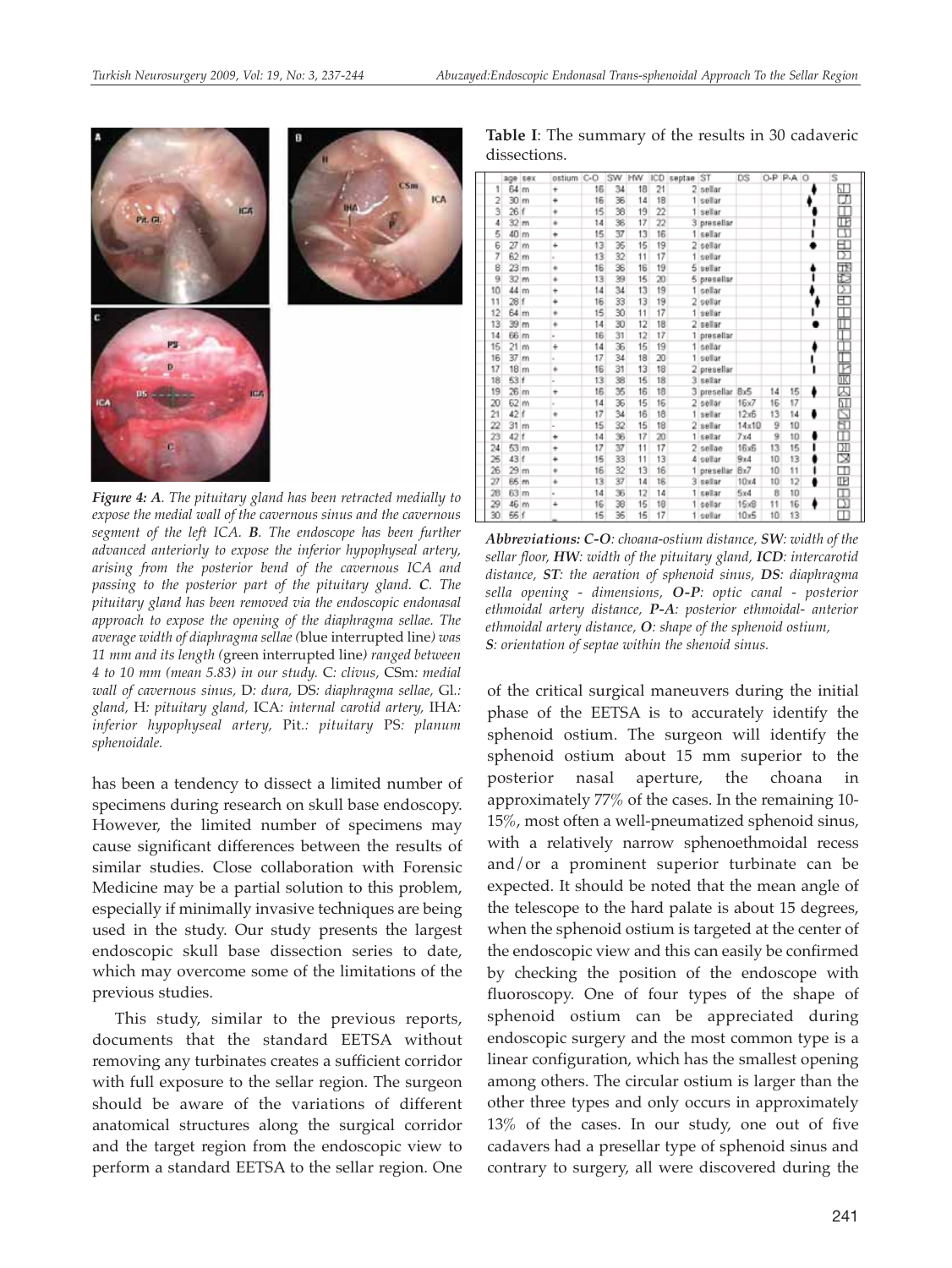endoscopic dissection. We were able to identify the sphenoid ostium in all presellar sphenoid sinuses, but one.

During endoscopic dissection within the sphenoid sinus, the surgeon may expect 1 to 5 sphenoid septae, most of which would be oriented vertically. In our study, we found a tendency of the septae to extend into both opticocarotid recesses. All septal variations within the sphenoid sinus should be carefully evaluated prior to endoscopic surgery in order to prevent surgical complications. An average safe area of 18 mm exists between the two internal carotis arteries (ICA) to open the sellar floor and expose the pituitary gland. However, this distance may be as short as 13 mm and the posterior bend of the cavernous segment of the ICA represents the nearest point between both ICA in most cases. The diaphragma sellae, a fold of dura with a central defect, forms an incomplete roof above the pituitary gland and can be endoscopically visualized following total hypophysectomy or removal of macroadenomas. The width of the diaphragma sellae is approximately 11 mm and its anteroposterior length is 6 mm. We were able to locate the diaphragma sellae in all 12 specimens following total hypophysectomy and the diaphragm separated the anterior lobe of the pituitary gland from the overlying optic chiasm in all of these dissections.

Inability to recognize important anatomical structures, such as the optic and carotid prominences, along the surgical path due to arterial or venous blood obscuring the surgical field may disturb the endoscopic manipulations and extend the time of surgery. This difficulty can be overcome by precise knowledge of the surgical anatomy related to the endoscopic surgical corridor and, also, with careful preoperative planning to determine neurovascular structures that would be encountered during each step of the endoscopic procedure. We believe that both of these factors play major role for the success of any endoscopic skull base surgery, especially if performed without image guidance.

The standard EETSA to the sellar region, the most widely used endoscopic surgical pathway to the skull base, is similar to the microsurgical transsylvian approach to the basal cisterns in several ways. Both of these approaches are the best gateways to a wide target area, provide a sufficient surgical corridor in order to access a broad range of intra- and extracranial lesions and may be extended in multiple directions. However, we believe that the neurosurgeon should not underestimate the importance of training in surgical anatomy for either of these well-described, surgical corridors. Skull base endoscopy training through cadaveric dissections may be an important step to overcome some of the difficulties encountered during EETSA, such as handling profound bleeding with endoscopic manipulations. The dissections in the training laboratory offer increased familiarity with the instruments and manipulations through a narrow corridor, thereby facilitating performing an accurate and safe surgery. Furthermore, the research on surgical anatomy of the endoscopic approaches to the skull base will lead to; 1) more popularized use of the endoscope in neurosurgery, 2) definition of novel endoscopic approaches and modifications, 3) extension of indications for the endoscopic approaches and 4) more developed endoscopic tools.

# **CONCLUSIONS**

This study documents that variations are common in nasal, sphenoidal and sellar phases of the EETSA to the sellar region. A detailed knowledge of the basic anatomical relationships through the view of the endoscope and performing endoscopic dissections in a large and cumulative number of specimens will facilitate endoscopic surgical procedures and decrease the rate of surgical complications.

# ACKNOWLEDGEMENTS

*All of this work has been approved and supported by the Council of Forensic Medicine, The Republic of Turkey Ministry of Justice. The authors are grateful to Keramettin Kurt, M.D., President of the Council of Forensic Medicine, The Republic of Turkey Ministry of Justice and Gursel Cetin, M.D., Head of the Morgue Specialization Department, Forensic Medicine Institution in Istanbul.* 

## **REFERENCES**

- 1. Alfieri A, Jho H: Endoscopic endonasal cavernous sinus surgery: an anatomic study. Neurosurgery 48:827-837, 2001
- 2. Alfieri A, Jho HD: Endoscopic endonasal approaches to the cavernous sinus: Surgical approaches. Neurosurgery 49:354- 362, 2001
- 3. Al-Nashar IS, Carrau RL, Herrera A, Synderman CH: Endoscopic transnasal transpterygopalatine fossa approach to the lateral recess of the sphenoid sinus. Laryngoscope 114:528- 532, 2004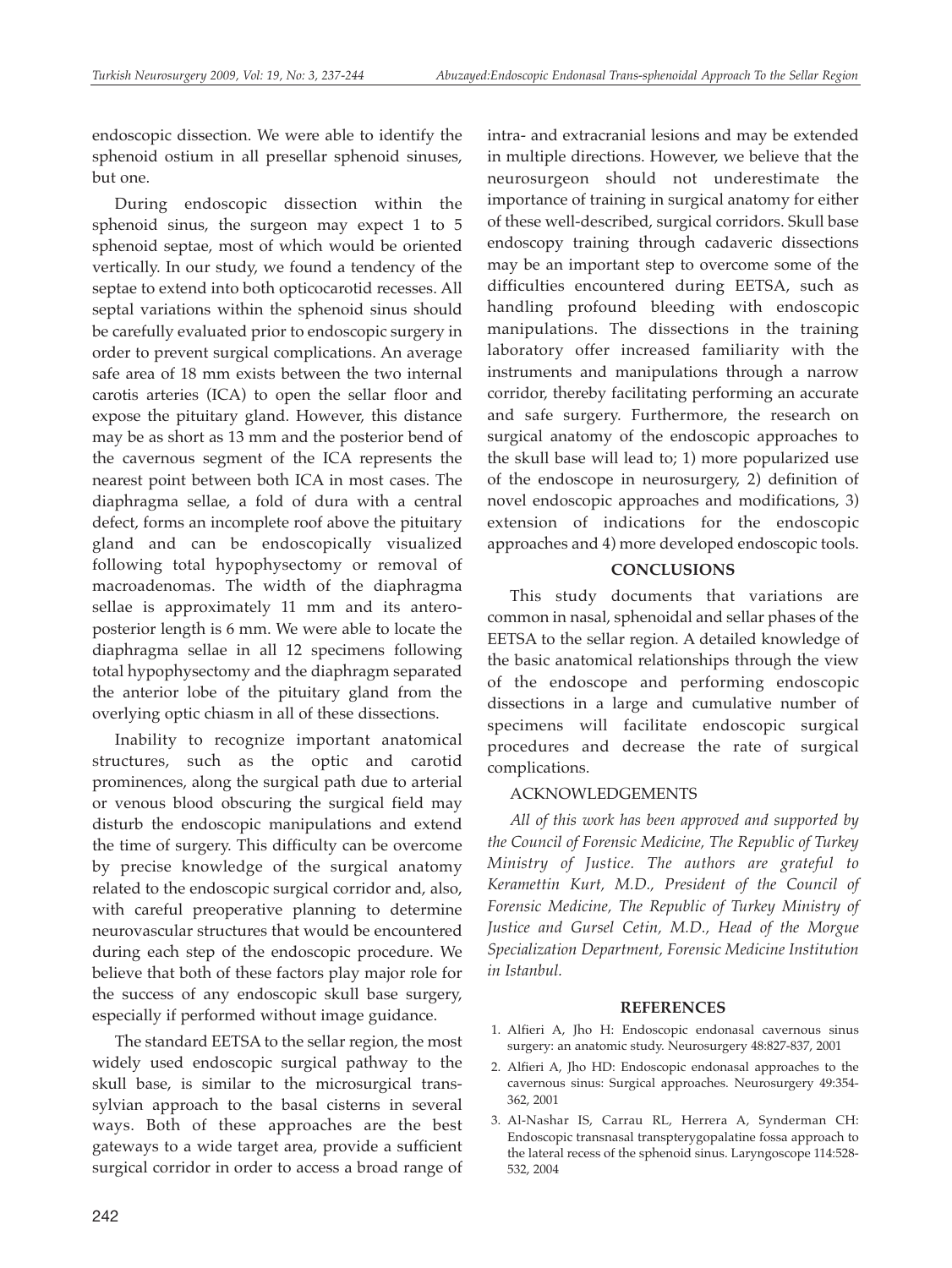- 4. Aust MR, McCaffrey TV, Atkinson J: Transnasal endoscopic approach to the sella turcica. Am J Rhinol 12:283-287, 1998
- 5. Badie B, Nguyen P, Preston JK: Endoscopic-guided direct endonasal approach for pituitary surgery. Surg Neurol 53:168- 173, 2000
- 6. Bolger WE: Endoscopic transpterygoid approach to the lateral sphenoid recess: Surgical approach and clinical experience. Otolaryngology-Head and Neck Surgery 133:20-26, 2005
- 7. Cappabianca P, Alfieri A, Colao A, Cavallo LM, Fusco M, Peca C, Lombardi G, de Divitiis E: Endoscopic endonasal transsphenoidal surgery in recurrent and residual pituitary adenomas: technical note. Minim Invasive Neurosurg 43: 38- 43, 2000
- 8. Cappabianca P, Alfieri A, de Divitiis E: Endoscopic endonasal transsphenoidal approach to the sella: Towards functional endoscopic pituitary surgery (FEPS). Minim Invasive Neurosurg 41: 66-73, 1998
- 9. Cappabianca P, Alfieri A, Thermes S, Buonamassa S, de Divitiis E: Instruments for endoscopic endonasal transsphenoidal surgery. Neurosurgery 45: 392-396, 1999
- 10. Cappabianca P, Cavallo LM, Colao A, de Divitiis E: Surgical complications associated with the endoscopic endonasal transsphenoidal approach for pituitary adenomas. J Neurosurg 97: 293-298, 2002
- 11. Cappabianca P, Cavallo LM, Colao A, Del Basso De Caro M, Esposito F, Cirillo S, Lombardi G, de Divitiis E: Endoscopic endonasal transsphenoidal approach: Outcome analysis of 100 consecutive procedures. Minim Invasive Neurosurg 45: 193- 200, 2002
- 12. Cappabianca P, Cavallo LM, de Divitiis E: Endoscopic endonasal transsphenoidal surgery. Neurosurgery 55: 933-941, 2004
- 13. Cappabianca P, Cavallo LM, Esposito F, de Divitiis E: Endoscopic endonasal transsphenoidal surgery: Procedure, endoscopic equipment and instrumentation. Childs Nerv Syst 20: 796-801, 2004
- 14. Cappabianca P, Cavallo LM, Valente V, Romano I, D'Enza AI, Esposito F, de Divitiis E: Sellar repair with fibrin sealant and collagen fleece after endoscopic endonasal transsphenoidal surgery. Surg Neurol 62: 227-233, 2004
- 15. Cappabianca P, de Divitiis E: Endoscopy and transsphenoidal surgery. Neurosurgery 54: 1043-1050, 2004
- 16. Carrau RL, Jho HD, Ko Y: Transnasal trans-sphenoidal endoscopic surgery of the pituitary gland. Laryngoscope 106: 914-918, 1996
- 17. Carrau RL, Snyderman CH, Curtin HB, Janecka IP, Stechison M, Weissman JL: Computer-assisted intraoperative navigation during skull base surgery. Am J Otolaryngol 17: 95-101, 1996
- 18. Catapano D, Sloffer CA, Frank G, Pasquini E, D'Angelo VA, Lanzino G: Comparison between the microscope and endoscope in the direct endonasal extended transsphenoidal approach: anatomical study. J Neurosurg 104: 419-425, 2006
- 19. Cavallo LM, Cappabianca P, Galzio R, Iaconetta G, de Divitiis E, Tschabitscher M: Endoscopic transnasal approach to the cavernous sinus versus transcranial route: anatomic study. Neurosurgery 56 (2 Suppl): 379-389, 2005
- 20. Cavallo LM, Messina A, Cappabianca P, Esposito F, de Divitiis E, Gardner P, Tschabitscher M: Endoscopic endonasal surgery of the midline skull base: Anatomical study and clinical considerations. Neurosurg Focus 19(1): E2, 2005
- 21. Cavallo, LM, Briganti F, Cappabianca P, Maiuri F, Valente V, Tortora F, Volpe A, Messina A, Elefante A, de Divitiis E: Hemorrhagic vascular complications of endoscopic transsphenoidal surgery. Minim Invasive Neurosurg 47: 145- 150, 2004
- 22. Charalampaki P, Reisch R, Ayad A, Conrad J, Welschehold S, Perneczky A, Wüster C: Endoscopic endonasal pituitary surgery: Surgical and outcome analysis of 50 cases. Journal of Clinical Neuroscience 14: 410-415, 2007
- 23. de Divitiis E, Cappabianca P, Cavallo LM: Endoscopic transsphenoidal approach: Adaptability of the procedure to different sellar lesions. Neurosurgery 51: 699-707, 2002
- 24. de Divitiis E, Cappabianca P: Microscopic and endoscopic transsphenoidal surgery. Neurosurgery 51: 1527-1530, 2002
- 25. Dusick JR, Esposito F, Kelly DF, Cohan P, DeSalles A, Becker DP, Martin NA: The extended direct endonasal transsphenoidal approach for nonadenomatous suprasellar tumors. J Neurosurg 102: 832-841, 2005
- 26. Frank G, Pasquini E, Doglietto F, Mazzatenta D, Sciarretta V, Farneti G, Calbucci F: The endoscopic extended transsphenoidal approach for craniopharyngiomas. Neurosurgery 59[Suppl1]:ONS75–83, 2006
- 27. Frank G, Pasquini E, Mazzatenta D: Extended transsphenoidal approach. J Neurosurg 95: 917-918, 2001
- 28. Frank G, Pasquini E: Endoscopic endonasal approaches to the cavernous sinus: Surgical approaches. Neurosurgery 50: 675, 2002
- 29. Fujii K, Chambers SM, Rhoton AL JR: Neurovascular relationships of the sphenoid sinus: a microsurgical study. J Neurosurg 50: 31-39, 1979
- 30. Gamea A, Fathi M, El-Guindy A: The use of rigid endoscope in trans-sphenoidal pituitary surgery. J Laryngol Otol 108: 19-22, 1994
- 31. Jane JA Jr, Han J, Prevedello DM, Jagannathan J, Dumont AS, Laws ER Jr: Perspectives on endoscopic transsphenoidal surgery. Neurosurg Focus 19(6): E2, 2005
- 32. Jankowski R, Auque J, Simon C, Marchal JC, Hepner H, Wayoff M (1992) Endoscopic pituitary tumor surgery. Laryngoscope 102: 198-202
- 33. Jho HD, Carrau RL, Ko Y, Daly MA: Endoscopic pituitary surgery: an early experience. Surg Neurol 47: 213-223, 1997
- 34. Jho HD, Carrau RL: Endoscopic endonasal trans-sphenoidal surgery: experience with 50 patients. Neurosurg Focus 1:1-6, 1996
- 35. Jho HD, Ha HG: Endoscopic endonasal skull base surgery: Part 1-the midline anterior fossa skull base. Minim Invasive Neurosurg 47: 1–8, 2004
- 36. Jho HD, Ha HG: Endoscopic endonasal skull base surgery: Part 2-the cavernous sinus. Minim Invasive Neurosurg 47: 9- 15, 2004
- 37. Kennedy DW: Functional endoscopic sinus surgery: Technique. Arch Otolaryngol 111: 643-649, 1985
- 38. Lang J: Clinical anatomy of the nose, nasal cavity and the paranasal sinuses. Thieme, New York, 1989
- 39. Laws ER, Kanter AS, Jane JA Jr, Dumont AS: Extended transsphenoidal approach. J Neurosurg 102:825-828, 2005
- 40. Moreland DB, Diaz-Ordaz E, Czajka GA: Endoscopic endonasal hemisphenoidotomy for resection of pituitary lesions confined to the sella: Report of 3 cases and technical note. Minim Invasive Neurosurg 43: 57-61, 2000